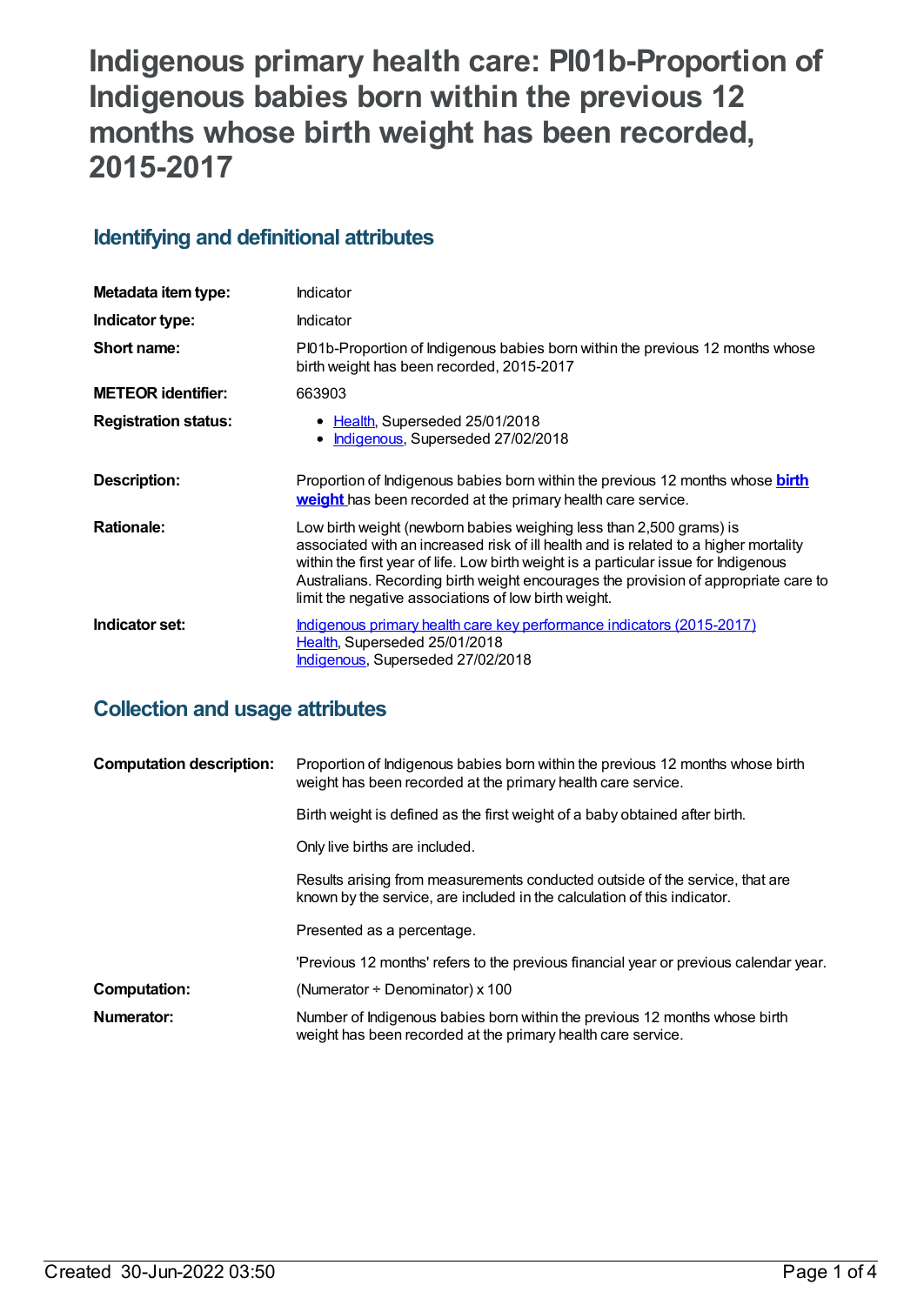[Birth—birth](https://meteor.aihw.gov.au/content/269949) status, code N

**Data Source**

[Indigenous](https://meteor.aihw.gov.au/content/430643) primary health care data collection

**NMDS / DSS**

[Indigenous](https://meteor.aihw.gov.au/content/585036) primary health care DSS 2015-17

**Guide for use**

Only live births are included.

#### **Data Element / Data Set**

[Person—Indigenous](https://meteor.aihw.gov.au/content/291036) status, code N

**Data Source**

[Indigenous](https://meteor.aihw.gov.au/content/430643) primary health care data collection

**NMDS / DSS**

[Indigenous](https://meteor.aihw.gov.au/content/585036) primary health care DSS 2015-17

**Guide for use**

The baby is considered Indigenous if one or both parents identify as Indigenous.

#### **Data Element / Data Set**

[Person—birth](https://meteor.aihw.gov.au/content/441701) weight recorded indicator, yes/no code N

**Data Source**

[Indigenous](https://meteor.aihw.gov.au/content/430643) primary health care data collection

**NMDS / DSS**

[Indigenous](https://meteor.aihw.gov.au/content/585036) primary health care DSS 2015-17

**Denominator:** Total number of Indigenous babies born within the previous 12 months who had a medical record at the primary health care service.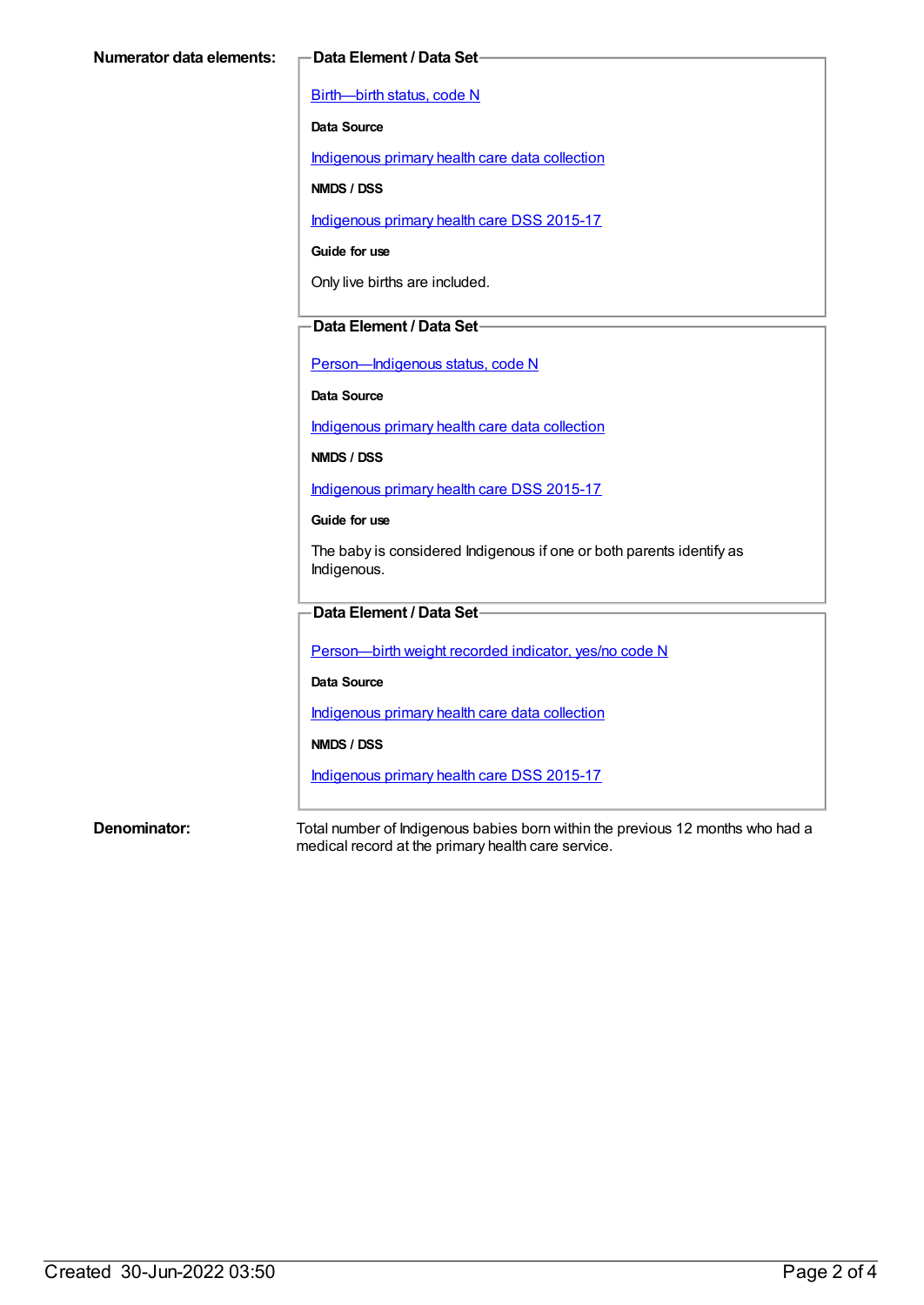| Denominator data<br>elements: | Data Element / Data Set-                                                            |
|-------------------------------|-------------------------------------------------------------------------------------|
|                               | Birth-birth status, code N                                                          |
|                               | <b>Data Source</b>                                                                  |
|                               | Indigenous primary health care data collection                                      |
|                               | NMDS / DSS                                                                          |
|                               | Indigenous primary health care DSS 2015-17                                          |
|                               | Guide for use                                                                       |
|                               | Only live births are included.                                                      |
|                               | Data Element / Data Set-                                                            |
|                               |                                                                                     |
|                               | Person-Indigenous status, code N                                                    |
|                               | <b>Data Source</b>                                                                  |
|                               | Indigenous primary health care data collection                                      |
|                               | NMDS / DSS                                                                          |
|                               | Indigenous primary health care DSS 2015-17                                          |
|                               | Guide for use                                                                       |
|                               | The baby is considered Indigenous if one or both parents identify as<br>Indigenous. |
|                               |                                                                                     |

## **Representational attributes**

| Percentage |
|------------|
| Real       |
| Person     |
|            |

## **Indicator conceptual framework**

**Framework and dimensions:**

**Health [Conditions](https://meteor.aihw.gov.au/content/410650)** 

### **Data source attributes**

| Data sources:                          | Data Source                                    |
|----------------------------------------|------------------------------------------------|
|                                        | Indigenous primary health care data collection |
|                                        | <b>Frequency</b>                               |
|                                        | 6 monthly                                      |
|                                        | Data custodian                                 |
| <b>Source and reference attributes</b> | Australian Institute of Health and Welfare.    |
| <b>Submitting organisation:</b>        | Australian Institute of Health and Welfare     |

AustralianGovernment Department of Health

## **Relational attributes**